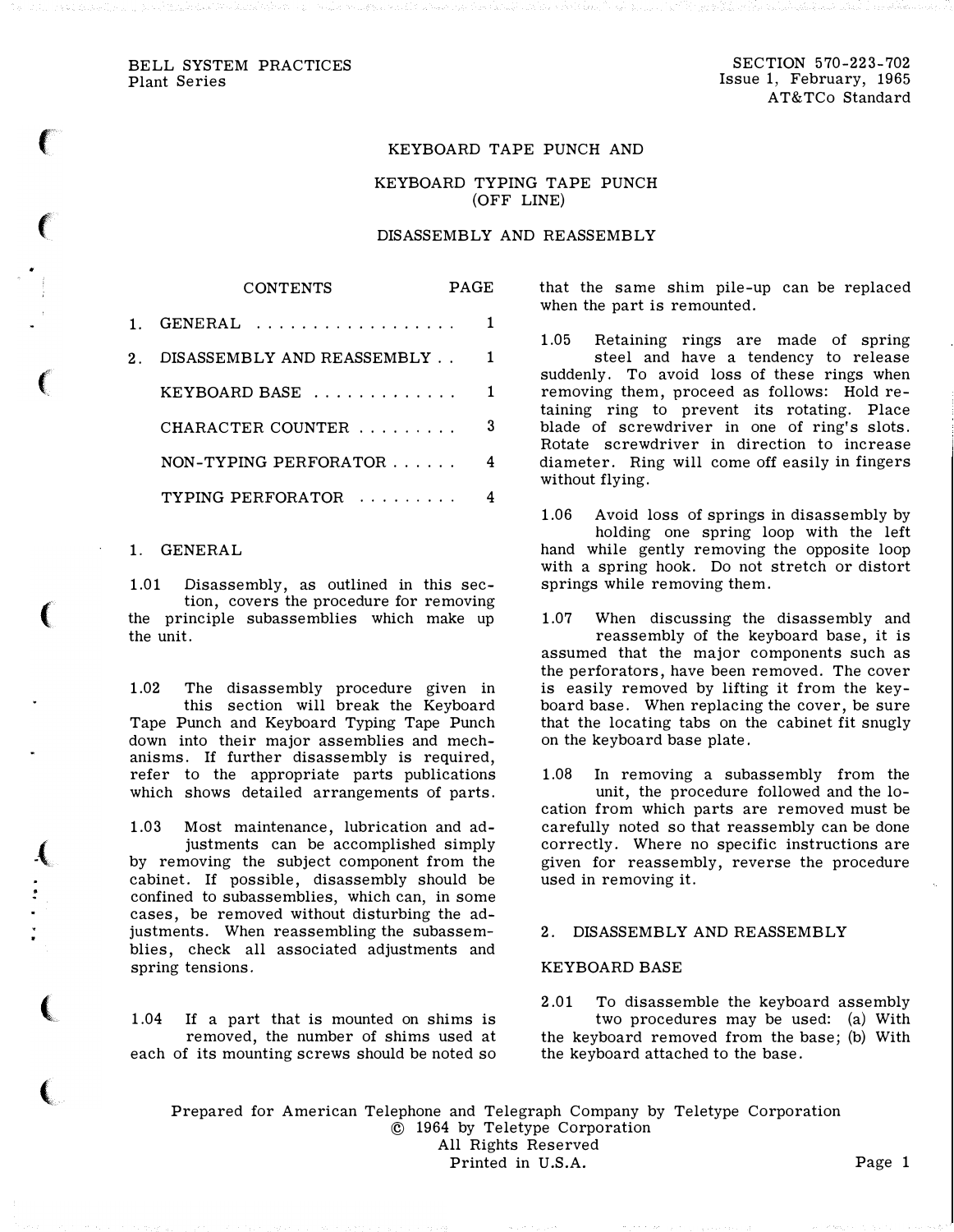

Figure <sup>1</sup>- Keyboard Typing Tape Punch

(a) Keyboard removed from base.

(1) To remove the keyboard from the base, remove the four screws which hold the front frame to the front of the base.

(2) From the top of the base remove the two screws with flat washers at the right and left rear side of the code bar assembly brackets. Remove the two screws at the extreme left and right ends of the right angle bracket at the front of code bar assembly. Remove the screw and cable clamp at the left of this bracket.

(3) When these eight screws have been removed, the keyboard assembly can be removed from the base by tipping it upward at the front and pulling it forward so as to disengage the function levers. Note that all the function levers are under their corresponding function bails so that they may be replaced correctly when reassembling.

(4) Remove the four screws from the space bar. Lift the space bar out. Remove the four screws from the plastic keylever guide plate. Lift the guide plate out.

**)** 

£")

)

)

�)-

,)

J

- (5) To remove a keylever, hook one lug of the associated code lever, and the other lug in the slot of the key lever. A pull forward on the tool will snap the keylever from its code lever.
- (6) Disconnect the TP 154021 space bail link at its code lever by removing its retainer. Remove the screw at each end of the lock ball track to remove the track. The TP 154080 wedgelocks may then be removed from their code levers.
- (7) To remove the code bars, unhook the code bar springs from the spring bracket at the right end. Leave springs on code bars. Loosen the adjusting screws at the right and left end bracket.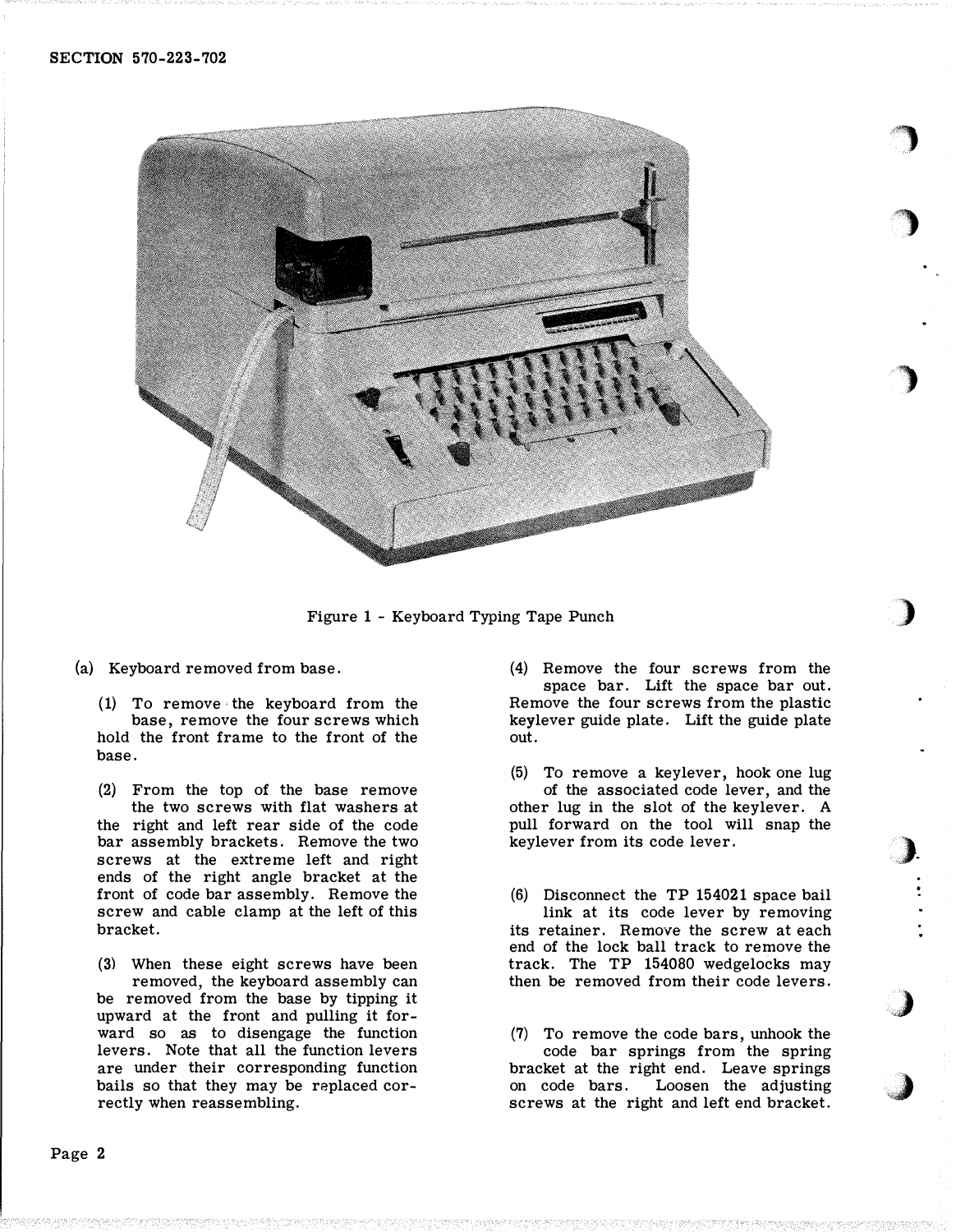Lift the code bar guides to the top limit of their adjusting slots. Move the code bar to the right until it clears the lefthand guide. Lift the code bar slightly and move it to the left until it clears the right-hand guide.

 $\epsilon$ 

 $\left($ 

 $\big($ 

 $\left(\rule{-2pt}{10pt}\right.$ 

 $\left($ 

(

 $\left($ 

(8) To remove a function lever or code lever after the keyboard assembly has been dismantled to the keylever guide assembly stage and the code bars have been removed, turn the assembly upside down. Remove all code lever springs. Remove the inner retainer from the pivot shaft and pull the shaft out until the levers are free. Remove the levers toward the front.

(b) With keyboard attached to base.

(1) To remove a keylever assembly, hook the end lug of the keylever removal tool over the top of its associated code lever and the other lug in the slot of the keylever. A pull forward will snap each keylever from its pivot stud on the code lever.

(2) To remove the lock ball channel, remove the 4-40 screws at each end of the wedge retainer plate. Loosen the clamp at the center. As the wedge retainer is removed, note the number of spacer washers at each end. Remove the mounting screws at each end of the lock ball bar assembly to free it from the keyboard.

(3) The 53 lock balls can be removed by taking the adjusting screw out at the end channel and permitting the balls to roll out.

(4) Remove the pivot screw which fastens the space bar assembly to the space bar bail. Remove the hold-down screw located under the space bar, and the two screws at each end of the keylever guide plate. Work the guide plate upward and off the keylevers.

(5) To remove the universal bail, set the keyboard up vertically on its rear side using the motor as a prop. Remove the bail spring. Loosen the lock nut on each universal bail pilot screw. Back off one pilot screw and lift the bail out.

(6) To reinstall the keylever guide plate with the keylevers attached, flip them all toward the rear. Place the front edge of the guide plate on the frame and push the keylevers of the front row into their respective holes. Then work in the second, third and fourth rows in a similar manner.

#### CHARACTER COUNTER

2.02 To disassemble the character counter from the keyboard base, remove the two hold-down screws, lift up the character counter and remove the two screws holding the end of line switch to its bracket.

- 2.03 To disassemble the ratchet drum assembly:
	- (a) Remove the two screws holding clamp to assembly and remove clamp.
	- (b) Remove the cam plate. The indicator and cord assembly may be replaced at this point.
	- (c) Remove the retaining ring and washer. The ratchet and drum can not be removed.

2.04 To remove the idler pulley, remove the lock nut holding the idler pulley bearing stud to the frame.

2 .05 To disassemble the reset bail and feed bail from the character counter frame, remove the retaining ring and slide the bails from their pivot stud. Note carefully the position of the spacing washer between the feed and reset bail and replace accordingly.

2.06 To remove the reset lever assembly, remove the bearing stud. Note the position of the spacing washer and replace accordingly.

2 .07 While performing the disassembly procedure on the character counter, the various pivot points of the mechanism should be inspected carefully to determine whether any signs of wear or deficient lubrication (red rust) can be detected. The cord assembly should be inspected for signs of wear (fraying) and to be sure that the drive and latch levers do not strike the cord.